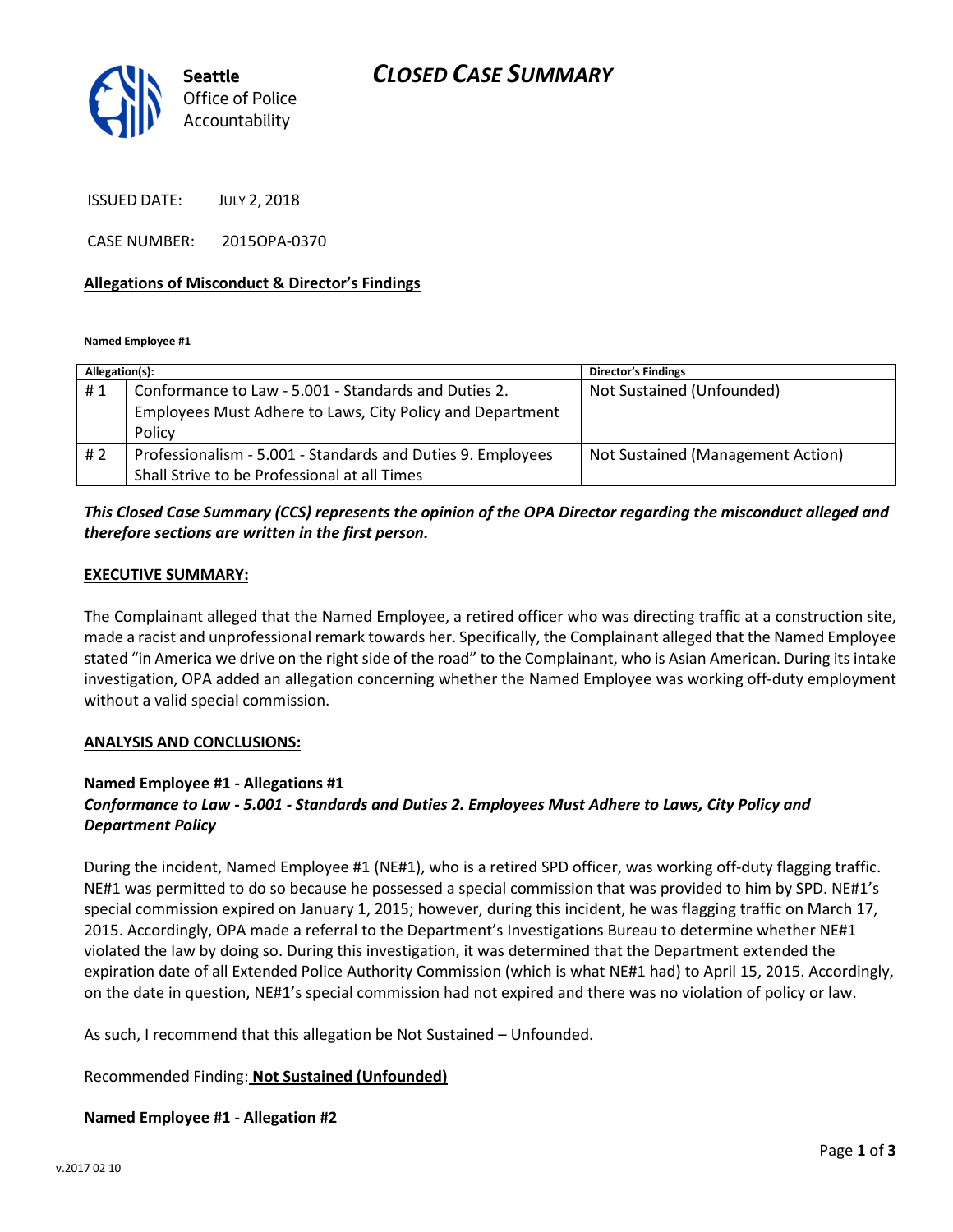# CLOSE CASE SUMMARY

OPA CASE NUMBER: 2015OPA-0370

#### Professionalism - 5.001 - Standards and Duties 9. Employees Shall Strive to be Professional at all Times

The Complainant, who is Asian American alleged that NE#1, who was flagging traffic, made a discriminatory comment towards her. The Complainant explained that, on the date in question, she was driving in a location that had substantial traffic. She attempted to follow the direction of the cars in front of her, but could not discern the driving lanes. She recounted that NE#1 jumped in front of her vehicle and told her to roll down her window. She stated that he then said to her: "in America, we drive on the right side of the road." The Complainant described herself as "shocked" and told OPA that she found the Complainant's statements to have been totally inappropriate. She believed that it was a blatantly racist comment and said: "I know if I was white he would not have said why are you driving on the wrong side of the road." The Complainant further told OPA at her interview that, after she was asked why she was driving on the wrong side of the road, she responded that she was just following other cars. She said that NE#1 retorted: "do you follow all idiots." The Complainant reported stating that she did not have time for this negative interaction and that she then drove off.

SPD Policy 5.001-POL-9 requires that SPD employees "strive to be professional at all times." The policy further instructs that "employees may not engage in behavior that undermines public trust in the Department, the officer, or other officers." (SPD Policy 5.001-POL-9.)

OPA gave NE#1 multiple opportunities to be interviewed and to explain his version of what occurred. However, he declined to do so. As such, the sole evidence before OPA is the Complainant's description of what occurred, which I deem to be credible. I find that NE#1's statement to the Complainant that in America people drive on the other side of the road was inappropriate and unnecessary. I also find it plausible that the Complainant, who is Asian-American, believed that comment to be racially-motivated. It is ultimately unnecessarily to determine this issue for two reasons. First, there is no allegation of biased policing classified in this case. Second, regardless if the comment was racist, it was clearly unprofessional, which is all that is needed to establish this allegation. I also find NE#1's second comment concerning whether the Complainant followed "all idiots" was also unprofessional under the circumstances.

I find NE#1's behavior in this incident to have been problematic and inappropriate. Were NE#1 still a SPD employee, I would recommend that this allegation be Sustained and that discipline be imposed. However, he does not work for the Department and, instead, possesses a Special Commission that permits him to work off-duty.

Based on this case, as well as other similar cases involving retired officers with Special Commissions, OPA has significant concerns regarding how SPD approves, monitors, and keeps records on holders of Special Commissions. OPA also has concerns regarding the training provided to such individuals and the lack of clarity from the paperwork associated with the Special Commissions whether the Department expects such individuals to comply with fundamental SPD policies, such as those concerning force, bias, professionalism, and the reporting of serious misconduct. While SPD has already made a number of positive changes in this area based on OPA's initial flagging of these issues, there is still more that OPA believes needs to be done.

These concerns caused OPA to make Management Action Recommendations to the Department to change its policies surrounding Secondary Employment. Those recommendations are made in another related OPA case – 2018OPA-0395. OPA also flagged the issues surrounding Special Commissions for the Office of Inspector for Public Safety (OIG). The OIG has agreed to analyze Special Commissions in its work plan for 2019.